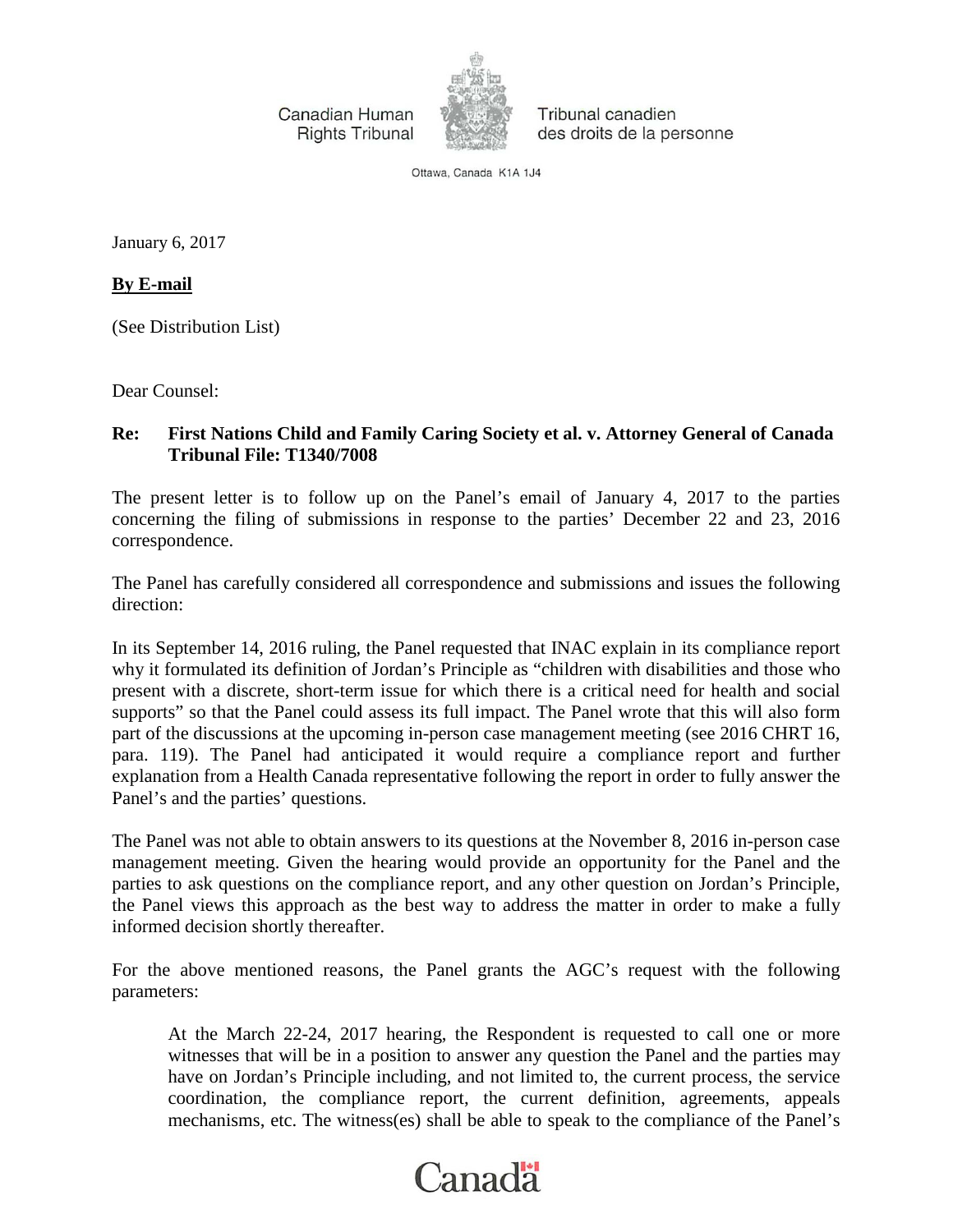orders on Jordan Principle, including that it now applies to all First Nations children and not only those on reserve (see 2016 CHRT 16, paras. 118 and 160).

In light of the above, parties are offered an opportunity to make submissions on any schedule modification they may require with respect to filing submissions on the Caring Society's motion for immediate relief regarding Jordan Principle. Should parties wish to do so, they are to file and serve their submissions no later than **January 12, 2017**.

If you have any questions or concerns further to the above, please do not hesitate to contact the undersigned by email at [registry.office@chrt-tcdp.gc.ca.](mailto:registry.office@chrt-tcdp.gc.ca)

Yours truly,

Alder

Dragiša Adzic Registry Officer